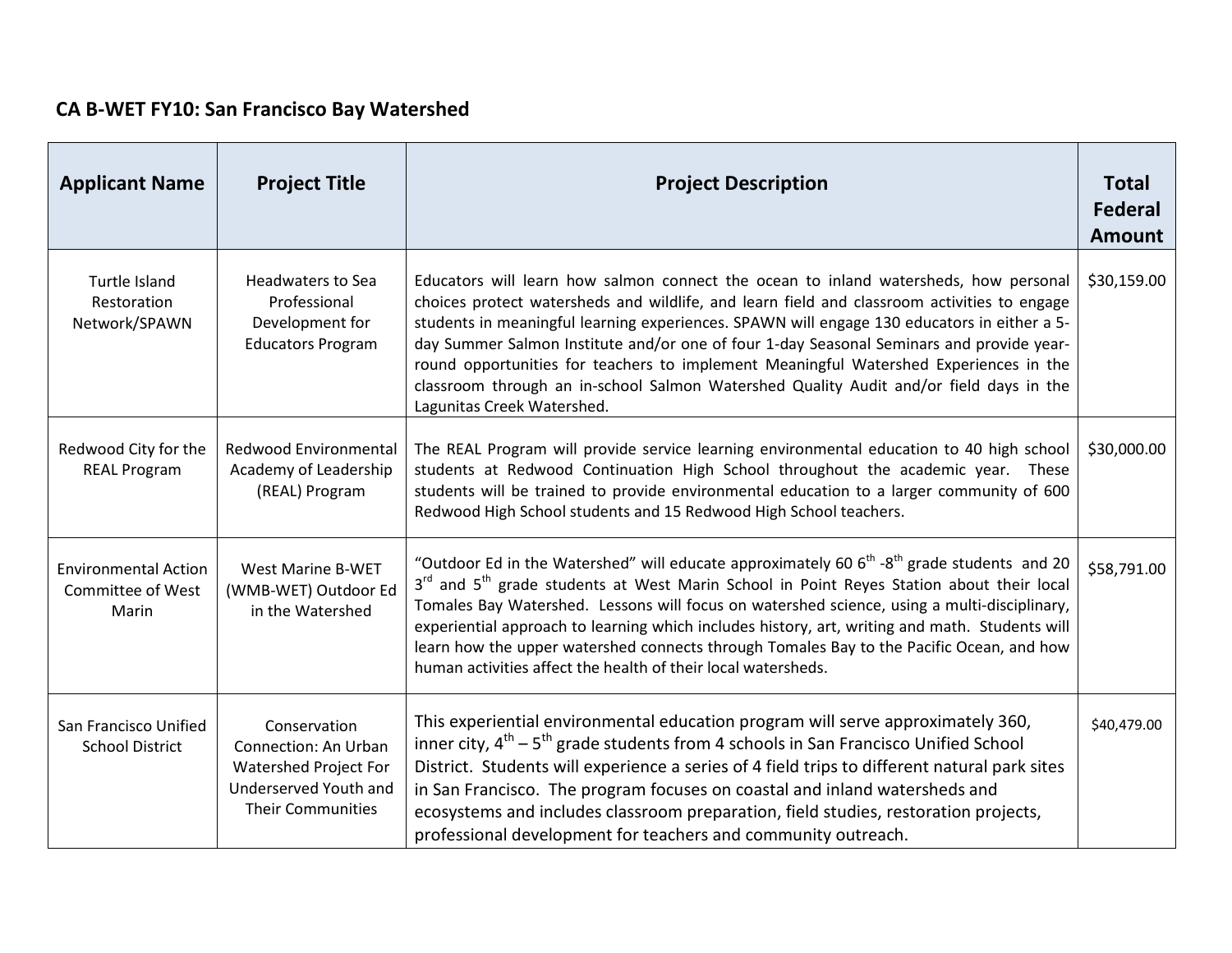| California Institute<br>for Biodiversity                                          | Coast Alive! Land-Sea<br>Interface: A Program for<br>San Francisco Bay<br><b>Teachers</b> | Through a 6-day intensive teacher institute, 30 middle and high school teachers will<br>experience hands-on professional development opportunities at various California State Parks<br>and East Bay Regional Parks, as well as a correlated, standards-based Coast Alive! curriculum<br>and a Teacher Guide. This institute will give teachers the knowledge and skills to develop a<br>meaningful classroom and outdoor experience that they will implement with approximately<br>1,500 students at California State Parks, East Bay Regional Parks and other outdoor sites, as<br>available, throughout the San Francisco East Bay Area during the following school year.                              | \$49,500.00 |
|-----------------------------------------------------------------------------------|-------------------------------------------------------------------------------------------|-----------------------------------------------------------------------------------------------------------------------------------------------------------------------------------------------------------------------------------------------------------------------------------------------------------------------------------------------------------------------------------------------------------------------------------------------------------------------------------------------------------------------------------------------------------------------------------------------------------------------------------------------------------------------------------------------------------|-------------|
| Earth Island Institute:<br>KIDS for the BAY                                       | <b>School Wide Watershed</b><br><b>Action Program</b>                                     | This program will continue to engage students, teachers and parents from Sequoia<br>Elementary School in Oakland in connecting with their local watershed by adopting their local<br>watershed, participating in classroom workshops, field trips to local creeks, San Francisco Bay<br>and ocean habitats. They will use scientific process skills and direct experience in the outdoors<br>with their local creek, the San Francisco Bay and ocean habitats. Students will also implement<br>action projects that will positively impact the health of the sanctuaries.                                                                                                                                 | \$60,000.00 |
| The Regents of the<br>University of<br>California:<br>Lawrence Hall of<br>Science | Youth Research in<br><b>Oakland Watersheds</b><br>(Youth ROW)                             | 120 students from Oakland schools will be engaged in a combination of standard-aligned<br>content learning activities, water quality monitoring investigations within their local<br>watershed, and field-based learning experiences within the San Francisco bay estuary of the<br>Farallones National Marine Sanctuary. The project's activities will be offered as after school<br>and extended day enrichment programs, and will be promoted within Lawrence Hall of<br>Science affiliated professional development and after school science networks throughout the<br>Bay Area.                                                                                                                     | \$59,040.00 |
| San Francisco State<br>University                                                 | The Watershed Video<br>Project                                                            | The Watershed Video Project is a student created video series produced by high school<br>students. After classroom instruction on watershed topics, students will head out with their<br>watershed camera in hand to investigate and audit their watershed on film. Students will then<br>produce multimedia video presentations that together make a series. Lesson plans will be<br>created by SF-ROCKS and a high school teacher to accompany each film. The lesson plans<br>will guide other students and classrooms to investigate one's own watershed. Each student will<br>receive more than 40 hours of class and field time. The project will produce a minimum of 12<br>student created videos. | \$60,000.00 |
| New Haven Unified<br>School District-<br>$K-5$                                    | <b>Bringing Science to Life</b><br>for Students, Teachers<br>and the Community            | This program will directly serve 640 students and 20 teachers in grades K-5. It will energize<br>and engage students to learn science and to protect the environment of the San Francisco Bay<br>watershed. In addition, professional development opportunities will be provided to teachers<br>in the area of environmental/marine science education. This year's curriculum will also<br>include global warming topics for both students and teachers.                                                                                                                                                                                                                                                  | \$59,973.00 |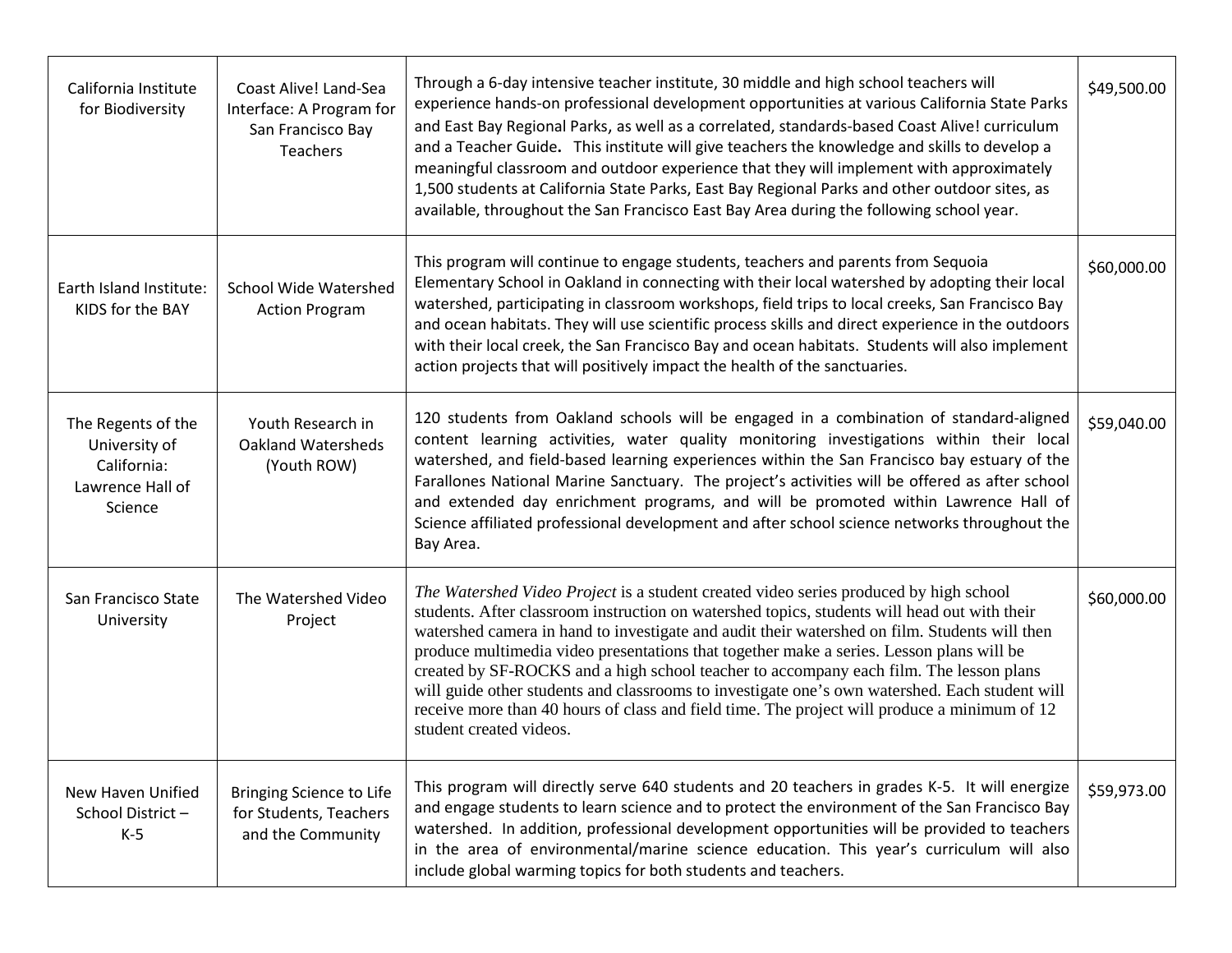| Exploratorium                                                      | <b>Watershed Education</b><br><b>Training: Fostering</b><br>Environmental<br>Experiences for<br>Teachers (WET FEET)                                                              | The Exploratorium Teacher Institute will create a professional development program, WET<br>FEET, for Bay Area middle and high school science teachers. The project will focus on<br>strengthening teacher content knowledge around environmental impacts on local, regional<br>and global water systems of 1) marine debris and plastics, 2) erosion and run-off, and 3)<br>invasive species and biodiversity. Up to 45 science teachers will be trained through three<br>annual, one-week, 25-hour summer institutes. The project will also provide professional<br>development for additional middle and high school science teachers during Saturday<br>workshops offered throughout the year.                                          | \$59,958.00 |
|--------------------------------------------------------------------|----------------------------------------------------------------------------------------------------------------------------------------------------------------------------------|--------------------------------------------------------------------------------------------------------------------------------------------------------------------------------------------------------------------------------------------------------------------------------------------------------------------------------------------------------------------------------------------------------------------------------------------------------------------------------------------------------------------------------------------------------------------------------------------------------------------------------------------------------------------------------------------------------------------------------------------|-------------|
| <b>Farallones Marine</b><br><b>Sanctuary Association</b>           | The LiMPETS Program:<br>Meaningful,<br>Investigative<br><b>Experiences for</b><br>Students in Support of<br>Ocean Awareness and<br><b>Science Literacy</b>                       | FMSA will continue to augment and improve the quality of supporting classroom curricula<br>and programming for students that relate to the LiMPETS (Long-term Monitoring Program<br>and Experiential Training for Students) program. FMSA will also modify the program to<br>include new activities and programming that inspire ocean awareness and improve science<br>literacy in students. These improvements to the LiMPETS program will advance students'<br>scientific investigation and problem solving skills and will ultimately provide students with a<br>more meaningful educational experience and a lasting relationship with the coastal<br>wilderness.                                                                     | \$57,050.00 |
| <b>Golden Gate National</b><br>Parks Conservancy                   | <b>Watersheds Inspiring</b><br><b>Student Education</b><br>(WISE): Meaningful<br><b>Watershed Educational</b><br>Experiences for<br>Students in the Presidio<br>of San Francisco | Project WISE is a place-based, student-centered program that will engage 60 diverse, low-<br>income high school students and 8 science teachers in the understanding, enhancement and<br>restoration of Tennessee Hollow Watershed in the Presidio of San Francisco. The project will<br>connect urban youth and teachers with meaningful watershed experiences by enabling active,<br>constructive participation in stewardship and restoration activities combined with small<br>group, hands-on, investigative projects presented to peers and Park officials.                                                                                                                                                                          | \$50,000.00 |
| New Haven Unified<br><b>School District</b><br>(Logan High School) | James Logan High<br>School: FINS Program,<br>Freshman In Natural<br>Settings                                                                                                     | The FINS Project will provide meaningful watershed experiences, fieldwork, service and<br>research learning opportunities and related laboratory experiences for 1000 freshmen biology<br>students annually. This includes a minimum of two field trips-one to a local watershed<br>(Quarry Lakes) and one to an estuarine refuge (Coyote Hills or Don Edwards National Wildlife<br>Refuges). Students will conduct original research and service learning projects which will be<br>showcased through several venues in the Spring. Outdoor experiences will be supported<br>throughout the school year by laboratory experiences in the biology classrooms and<br>integrated cross-curricular lessons in English and Lifeskills classes. | \$52,716.00 |